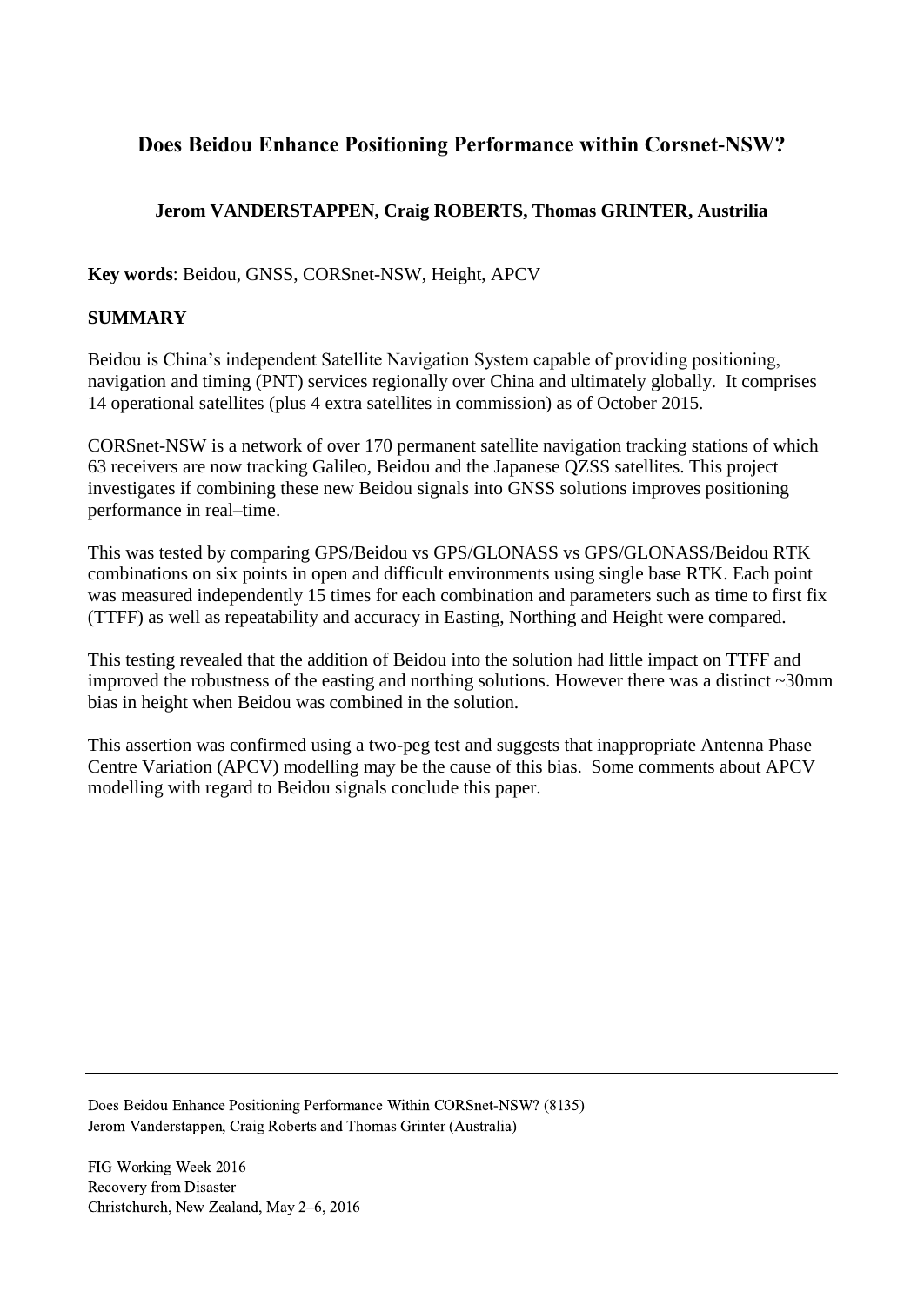# **Does Beidou Enhance Positioning Performance within Corsnet-NSW?**

# **Jerom VANDERSTAPPEN, Craig ROBERTS, Thomas GRINTER**

## **1. INTRODUCTION**

Australia is uniquely located to benefit from the many new GNSS constellations developing over the Asia-Pacific region. This paper begins with an overview of the Beidou GNSS system with a focus on those aspects that differ from other GNSS constellations. The main objective of this paper is to consider the impact on accuracy (horizontal and vertical) and robustness of positioning when combining Beidou signals with the existing GPS/GLONASS position solutions. Single base RTK using GPS and Beidou in combination has been tested in Perth (Odolinski et al (2014), Odolinski et al (2015)). This paper provides testing results almost 5000km to the east in Sydney and provides single base RTK results using a different stand-alone receiver within the CORSnet-NSW infrastructure. Network RTK with Beidou is not available at the time of writing this paper.

Section 4 describes the single base RTK testing methodology using three different combinations of GPS, GLONASS and Beidou solutions over six known survey marks. Section 5 presents the results of this campaign and highlights an apparent height bias when the Beidou signals are included in the combined solution. A two peg test is performed to confirm this bias and some further investigation into the effects of APCV are presented.

### **2. BEIDOU**

### **2.1 Beidou Architecture**

### 2.1.1 Beidou Space Segment

The Beidou Navigation Satellite Systems (BDS) (as of October 2015) consists of 14 operational satellites: 5 geostationary (GEO) satellites, 5 satellites in inclined geosynchronous orbits (IGSO) and 4 medium earth orbit (MEO) satellites (Table 1). A further 3 satellites are in commission in 2015 (GPSworld, 2015, Spaceflight Now, 2015). Beidou achieved full operational capability (FOC) as a regional navigation satellite system (RNSS) in 2012 providing continuous positioning, navigation and timing (PNT) services across the Asia-Pacific region.

| <b>ORBIT</b> | Number of<br><b>Satellites</b> | Number of<br><b>Planes</b> | <b>Altitude</b> | <b>Inclination/Position</b>                          |
|--------------|--------------------------------|----------------------------|-----------------|------------------------------------------------------|
| <b>MEO</b>   |                                |                            | 21,528 km       | $55^\circ$ inclination                               |
| <b>IGSO</b>  |                                |                            | 35,786 km       | $55^\circ$ inclination                               |
| GEO          |                                |                            | 35,786 km       | Position: 58.75°E, 80°E,<br>110.5°E, 140°E and 160°E |

Does Beidou Enhance Positioning Performance Within CORSnet-NSW? (8135) Jerom Vanderstappen, Craig Roberts and Thomas Grinter (Australia)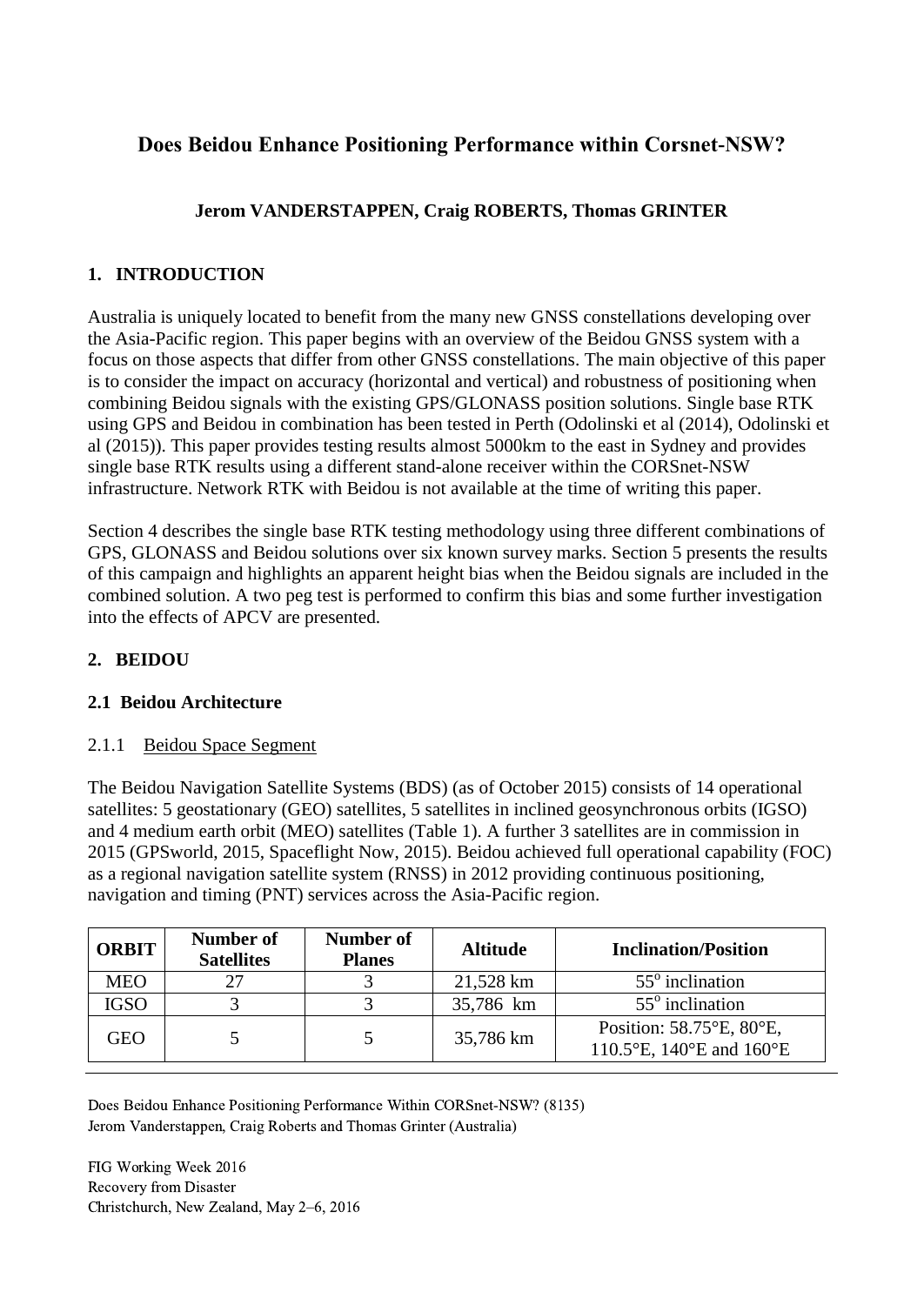### **Table 1:** Planned Beidou orbital characteristics (CSNO, 2012).

The orbital characteristics of Beidou differ to those of GPS utilising three distinct orbits – Medium Earth Orbit (MEO), Inclined Geosynchronous Orbit (ISGO) and Geostationary Orbit (GEO) – with different orbital inclinations and altitudes in a common constellation (Table 1). The high elevation IGSO satellites are an important feature in mitigating the effects of 'urban-canyoning' experienced in high density urban environments – a common scenario in China. Similarities can be drawn between BDS and the Japanese Quasi Zenith Satellite System (QZSS) which also uses IGSO orbits to overcome masking in high density urban areas. However, Montenbruck et al (2013) argues that despite these common properties, the BDS system manages to achieve a more balanced coverage in both hemispheres.

The geostationary satellites act as a type of SBAS allowing for high precision ionosphere correction modelling of the Asia-Pacific region and China in particular. Within this region, Beidou is now the third GNSS constellation to offer independent PNT services with a growing number of permanently visible satellites (Montenbruck et al, 2012). Like GPS, the number of visible satellites will change at different times of the day (however in different patterns), and this number continues to grow with the scheduled deployment of Phase III satellites.

### 2.1.2 Beidou Control Segment

The Beidou control segment features a Master Control Station (MCS), two Upload/Time Synchronisation Stations (TS/US) and 30 monitoring stations (MS) that manage and control the operation of the Beidou constellation (CSNO, 2013a, Lu et al, 2012).

No official information exists regarding the exact position and distribution of the BDS monitoring network. Zhou et al (2012a) suggests the global coverage for MEO and GEO/IGSO satellites is mostly domestic with sparse global distribution concentrated in the Asia-Pacific region.

The lack of tracking coverage impacts the latency at which updated NAV messages can be generated and uploaded to satellites and subsequently the achievable standard positioning performance. Furthermore the weak global network distribution is symptomatic of the BDS challenge to generate precise satellite orbits – a problematic feature for precise positioning purposes. Zhou et al (2012a) reports that along with the above shortcomings, precise orbit determination is also affected by irregularities caused by strong statistical correlation between GEO orbit and clock estimates, as well as the unadjusted force models (e.g. solar radiation pressure model) used. With further evolution of the BDS constellation it is crucial that it is supported with a well-balanced, well-distributed monitoring network particularly for MEO satellites.

# **2.2. Beidou Signal Structure**

The current Beidou system broadcasts signals on three frequencies comprising two civil navigation signals with full service (B1, B2), and a third authorised signal (B3). Both B1 and B2 bands consist

Does Beidou Enhance Positioning Performance Within CORSnet-NSW? (8135) Jerom Vanderstappen, Craig Roberts and Thomas Grinter (Australia)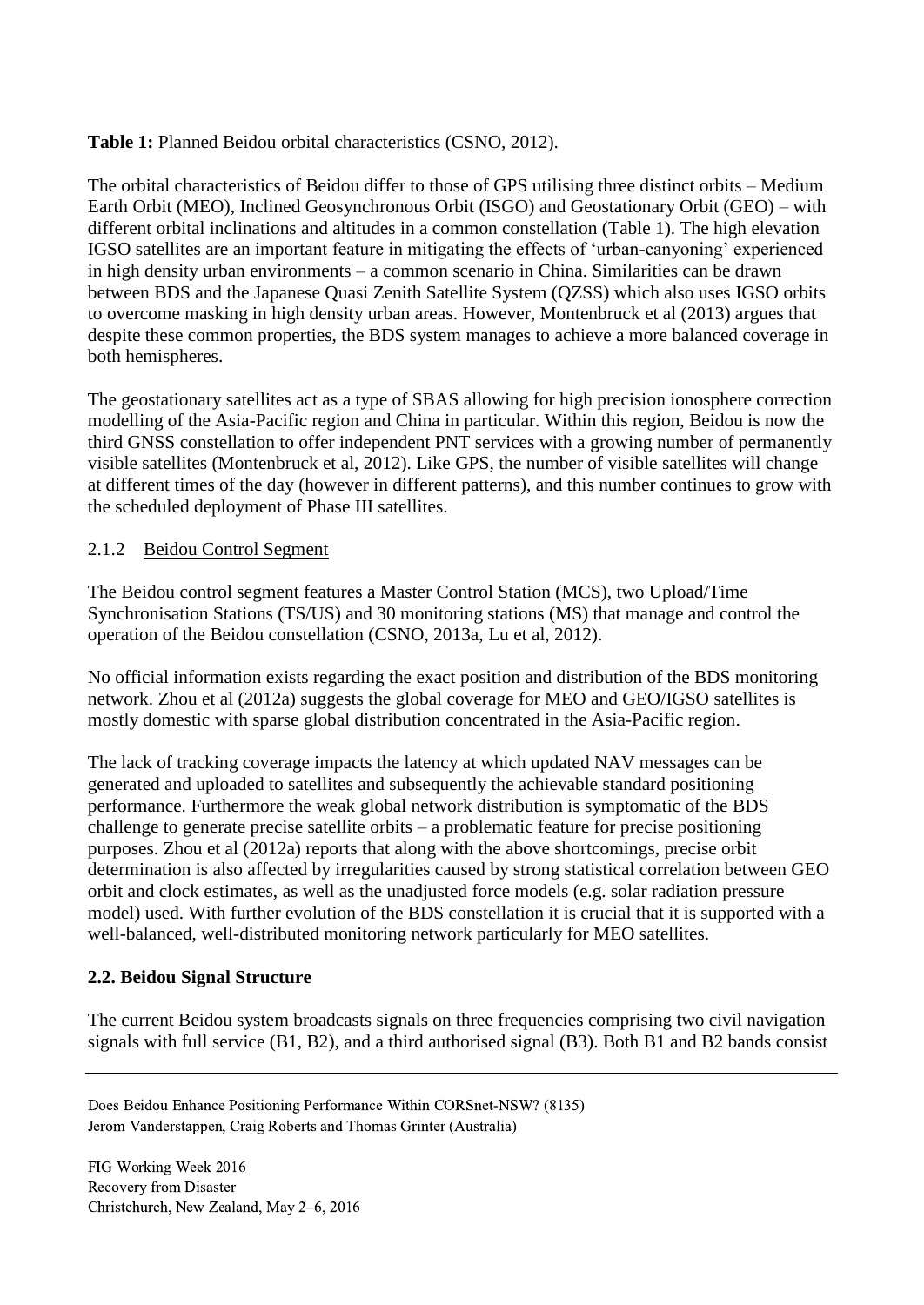of the carrier frequency, ranging code and NAV message – with the latter two components modulated using code division multiple access (CDMA) on the carrier (CSNO, 2013b). Nominal frequencies are at 1561.098 MHz and 1207.140 MHz for B1 and B2 respectively.

No official information from the Chinese Satellite Navigation Office (CSNO) has been released on the third authorised signal (B3), however basic signal properties and ranging codes have been determined through civilian research. Coinciding with the first launch of the first Compass M1 satellite in 2007, Gao et al (2007) and Grelier et al (2007) discovered that the B3 signal has a nominal frequency of 1268.52 MHz.



**Figure 1:** GNSS signals and the corresponding frequency spectrum (Navipedia, 2015).

Beidou satellites transmit two different navigation (NAV) messages (D1 and D2) which are formatted depending on their rate and structure, as well as the orbits of the transmitting satellites. The D1 NAV message will be transmitted by MEO and IGSO satellites carrying fundamental navigation information including ephemeris and almanac data for all satellites in the constellation, as well as time offsets of other GNSSs. The D2 NAV message contains both basic navigation information as well as augmentation service data including Beidou integrity as well as differential and ionosphere grid information (CSNO 2013c).

| <b>NAV Message</b> | Rate   | <b>Information</b>                        |
|--------------------|--------|-------------------------------------------|
| D1                 | 50 bps | Almanac, time offsets                     |
| D <sub>2</sub>     |        | 500 bps NAV and augmentation service info |

**Table 2:** Beidou NAV message distinction and corresponding transmitting information.

The augmentation information broadcast in the D2 NAV message is part of a hybrid space based augmentation system (SBAS) enabled by the GEO and IGSO satellites within the Beidou

Does Beidou Enhance Positioning Performance Within CORSnet-NSW? (8135) Jerom Vanderstappen, Craig Roberts and Thomas Grinter (Australia)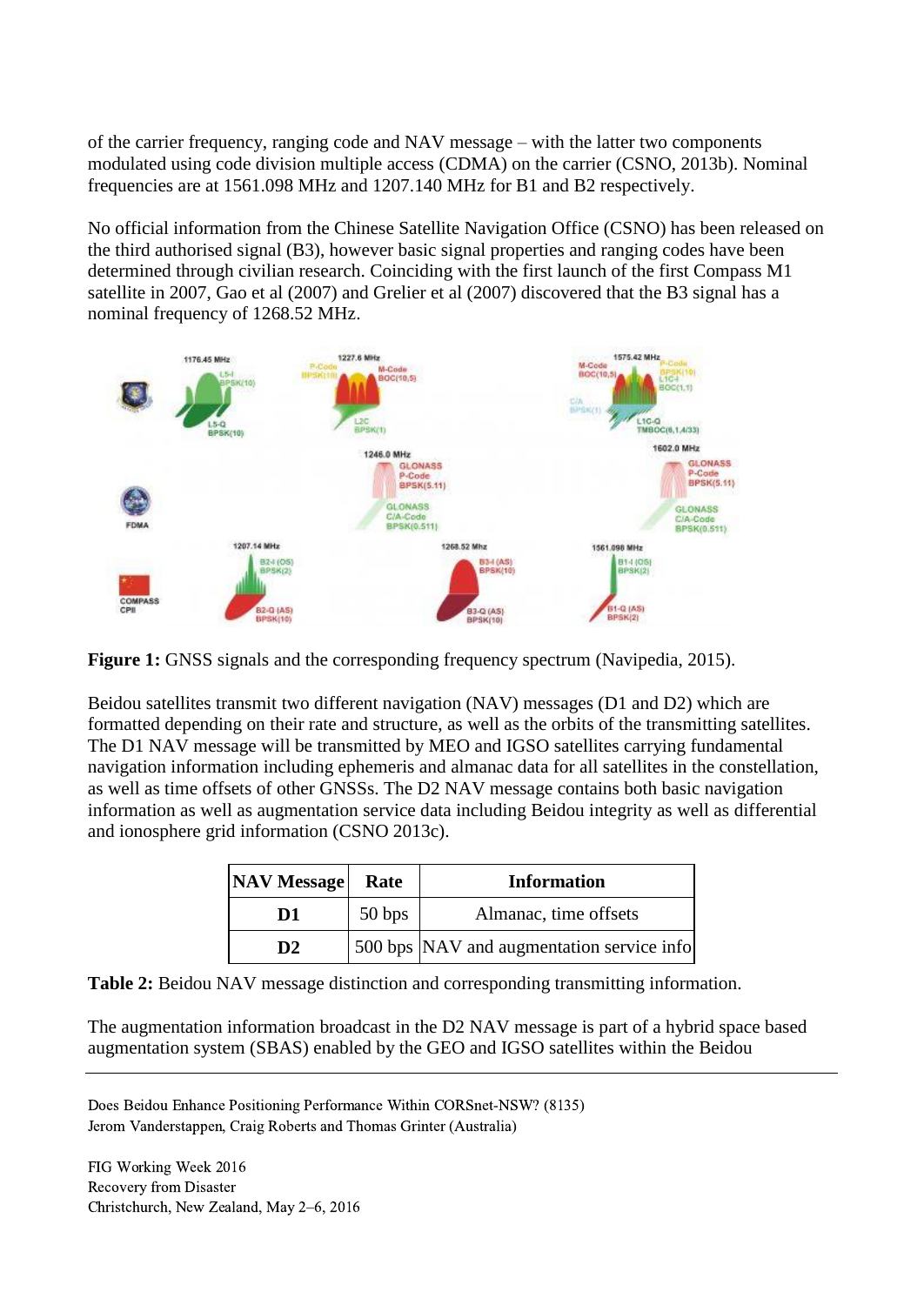constellation design. These same design features also enable Beidou to simultaneously offer both open and authorised services using the same control and monitoring segment (Zhou et al, 2012a). GPS and Galileo in contrast supplement their navigation system with a regional SBAS that contains a separate control and monitoring segment e.g. WAAS and EGNOS.

Ionosphere correction models provided by BDS differ in the open and closed services and consequently affect the standard positioning performance achievable with each service. Open service users derive ionosphere corrections using either an 8 or 14-parameter Klobuchar model provided in the D1 NAV message (Zhao et al, 2015). Authorised service users instead have access to higher accuracy ionospheric correction modelling through the D2 NAV message which uses the hybrid SBAS outlined above (Cao et al, 2012).

# **3. BEIDOU AND CORSNET-NSW**

CORSnet-NSW is a state-wide network of GNSS continuously operating reference stations (CORS) run by NSW Land and Property Information (LPI) providing critical positioning infrastructure to a range of users across NSW. It provides RINEX data for post processing, DGPS, RTK and Network RTK services to subscribers. CORSnet-NSW stations contribute data to the national AuSCOPE and regional Asia-Pacific Reference Frame (APREF) as part of a policy of improving positioning infrastructure and maintaining a modern datum linked to the ITRF (Janssen et al, 2011).



**Figure 2:** CORSnet-NSW stations capable of tracking Beidou satellites and providing user corrections (as of January 2015). Note that since June 2015, an expanded 61 CORS support Beidou positioning.

Does Beidou Enhance Positioning Performance Within CORSnet-NSW? (8135) Jerom Vanderstappen, Craig Roberts and Thomas Grinter (Australia)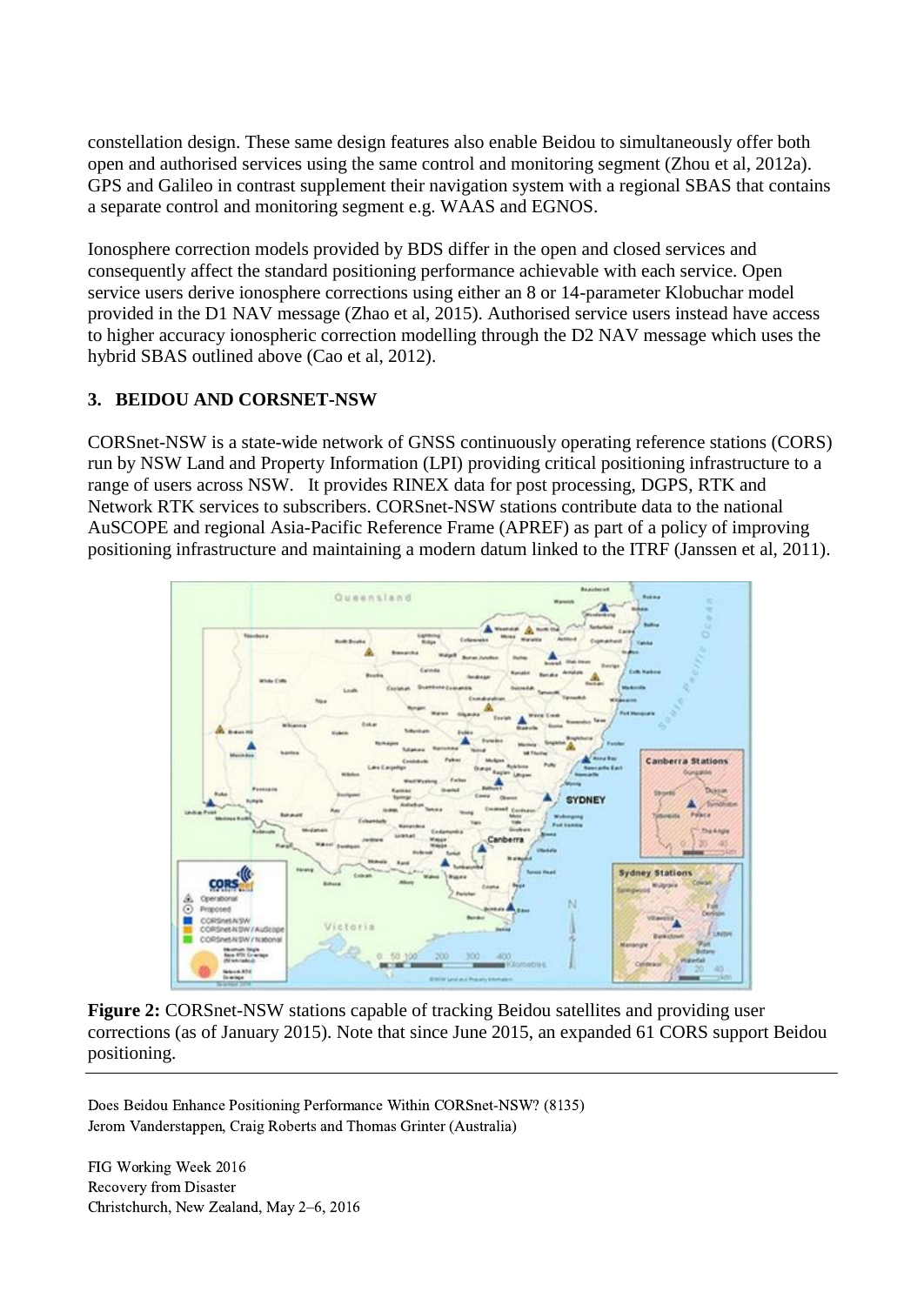CORSnet-NSW currently tracks GPS and GLONASS constellations providing real time observations and corrections to the user. Approximately half the CORS hardware i.e. antenna/receivers, are already capable of tracking additional constellations such as Beidou and Galileo (Janssen, 2014). However integrating extra constellations depends on the operational capability, system robustness and reliability and indeed if there is sufficient user demand to warrant such inclusion (Janssen, 2014).

Since July 2015, CORSnet-NSW has endeavoured to expand their multi-GNSS capabilities with currently six Tier 2 CORS as well as 55 Tier 3 CORS, which support the Beidou system for research and evaluation purposes (Janssen et al, 2015). All sites contain Trimble NetR9 receivers with either choke ring antennas or Trimble Zephyr Geodetic II antennas which are all upgraded in the latest firmware to ensure Beidou compatibility. Currently GPS + GLONASS capabilities provided by CORSnet-NSW are sufficient. Lessons can also be learnt from the evolution of the former GPS only Sydnet network and the latter upgrade to GPS/GLONASS capability (Roberts et al, 2007, Grinter, 2008).

# **4. TESTING METHODOLOGY**

The single base RTK testing was designed to determine whether the addition of Beidou observations enhances the robustness and accuracy of position in urban environments. Three GNSS combinations – GPS + GLONASS (GR), GPS + Beidou (GB), GPS + GLONASS + Beidou (GRB) – were tested in dual and triple combination solutions. Six points were identified in open and obstructed environments and 15 sets of RTK initialisations were performed at these points.

Does Beidou Enhance Positioning Performance Within CORSnet-NSW? (8135) Jerom Vanderstappen, Craig Roberts and Thomas Grinter (Australia)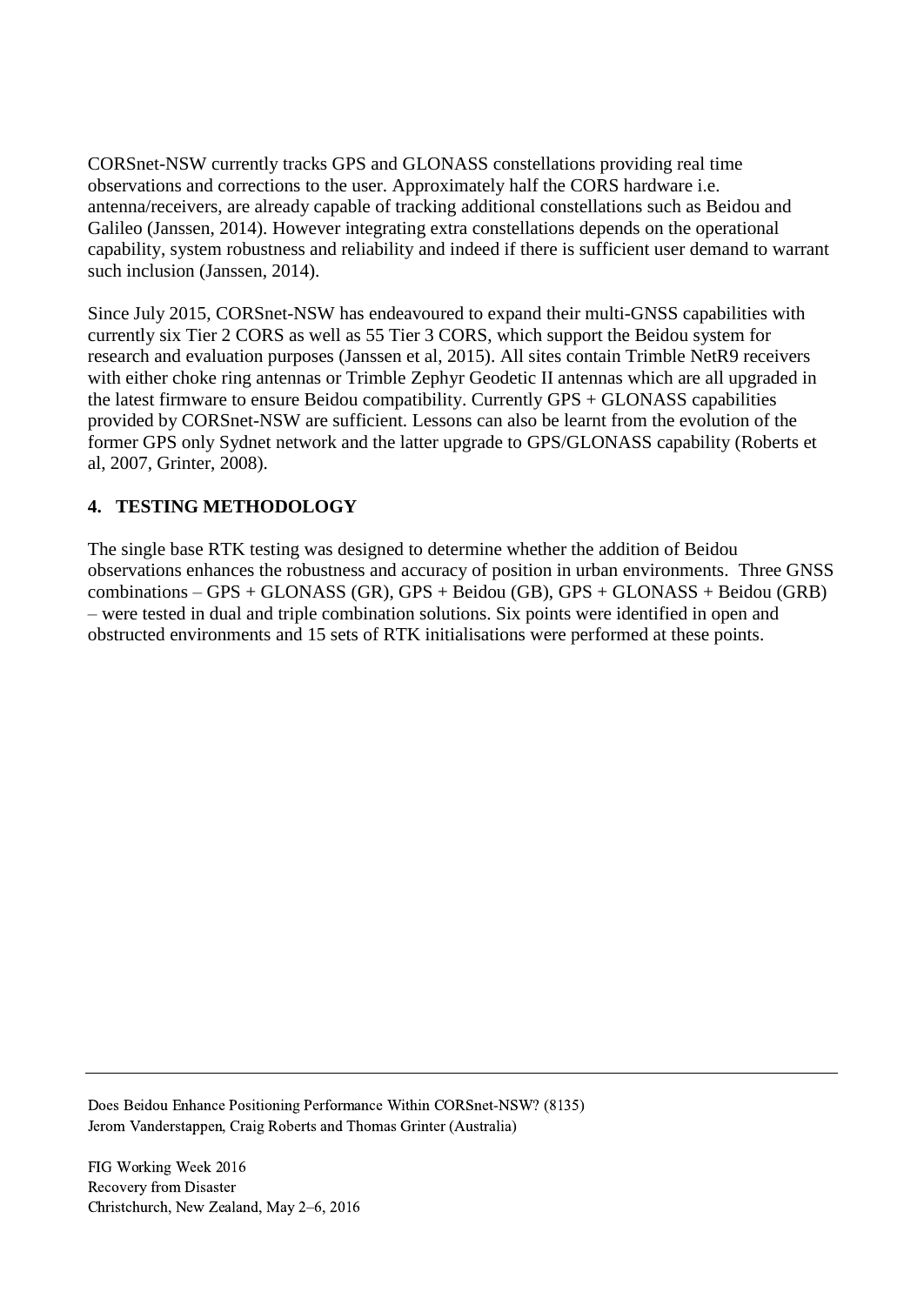

**Figure 3:** The location of observations points are shown on the UNSW campus grounds (outlined in red) (Nearmap, 2015). B616A, B615 and B608 are in urban canyons. B251, B376 and B382 are in open/ moderate environments.

### **4.1. Site & Equipment**

The single base RTK campaign was performed on campus at the University of New South Wales (UNSW) on a range of marks with known coordinates. Due to the limited Beidou enabled CORS sites available at the time of testing, Villawood CORS (TS 12050) was selected. The baseline distance is approximately 25km.

A total of 6 marks (3 with open to moderate coverage and 3 in difficult environments) were chosen on campus for testing, simulating different environments in terms of satellite visibility, elevation cut off angles and practicality. Coordinates are given in GDA94(1997) relating to the SCIMS network surrounding the UNSW campus.

Fieldwork was carried out using a Leica Viva GS15 that enabled single base RTK using multi-GNSS observations – GPS, GLONASS, Beidou. GNSS observations necessary for single base RTK were sourced from CORSnet-NSW through a special stream provided by LPI for the purposes of this paper.

### **4.2. Single base RTK Fieldwork Procedure & Processing**

Does Beidou Enhance Positioning Performance Within CORSnet-NSW? (8135) Jerom Vanderstappen, Craig Roberts and Thomas Grinter (Australia)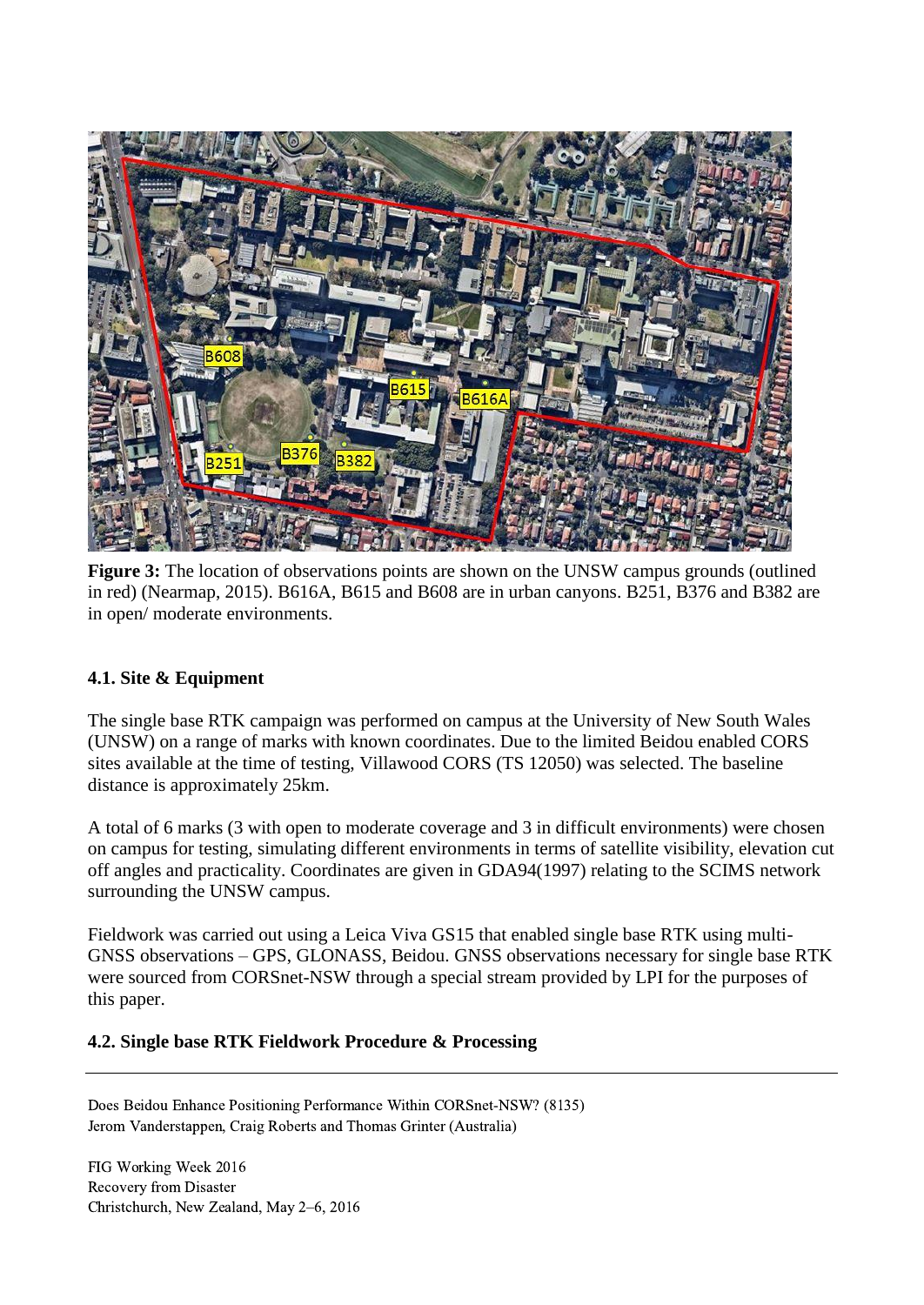Tripods were set up at each mark and single base RTK combinations of GR, GB, GRB were observed 15 times at each mark, leading to 90 measurements for each combination and an overall total of 270 measurements. Observations were taken at 1 second epochs, so for each point measurement, a total of 120 epochs were collected. Measurements were abandoned when the instrument would fail to initialise after a period of 5+ minutes (Table 3). This was a common occurrence in urban canyons with limited satellite coverage. The inclusion of Beidou signals did not noticeably reduce the time to first fix TTFF for any points.

| Combination | <b>B616A</b> | <b>B615</b> | <b>B608</b> | <b>B251</b> | <b>B376</b> | <b>B382</b> |
|-------------|--------------|-------------|-------------|-------------|-------------|-------------|
| GR          |              |             |             |             |             |             |
| GВ          |              |             | 10          |             |             |             |
| GRB         |              | ت           |             |             |             |             |

|  | <b>Table 3:</b> Initialisation success rate. |  |  |
|--|----------------------------------------------|--|--|
|--|----------------------------------------------|--|--|

Field practice followed the recommendations set out by Janssen & Haasdyk (2011). This includes 2 min observation times, minimum 30min waiting times between each observation on a mark, multiple mark occupations, as well as using a tripod for stability. Each mark was observed in succession for the one combination for a day's fieldwork e.g. all GB on one day in a loop. The loop was repeated to ensure at least 30 mins between measurements.

All observations were processed using Leica Geo Office and using the AusGeoid09 model to produce AHD heights. Accuracy is investigated by comparing each combination solution to the 'true' campus coordinates which are based on GDA94(1997) and compatible with the external SCIMS network. CORSnet-NSW derived coordinates are based on GDA94(2010), so a simple block shift was applied on all measured coordinates for consistency. The block shift was derived from the difference in GDA94(1997) and GDA94(2010) coordinates for the VLWD and FTDN CORSnet-NSW stations corresponding to the relevant single base RTK measurement (Vanderstappen, 2015).

### **5. BEIDOU SINGLE BASE RTK RESULTS**

The results of the single base RTK campaign are summarised below in terms of positioning accuracy and performance in open and obstructed environments.

### **5.1. Horizontal Accuracy**

Does Beidou Enhance Positioning Performance Within CORSnet-NSW? (8135) Jerom Vanderstappen, Craig Roberts and Thomas Grinter (Australia)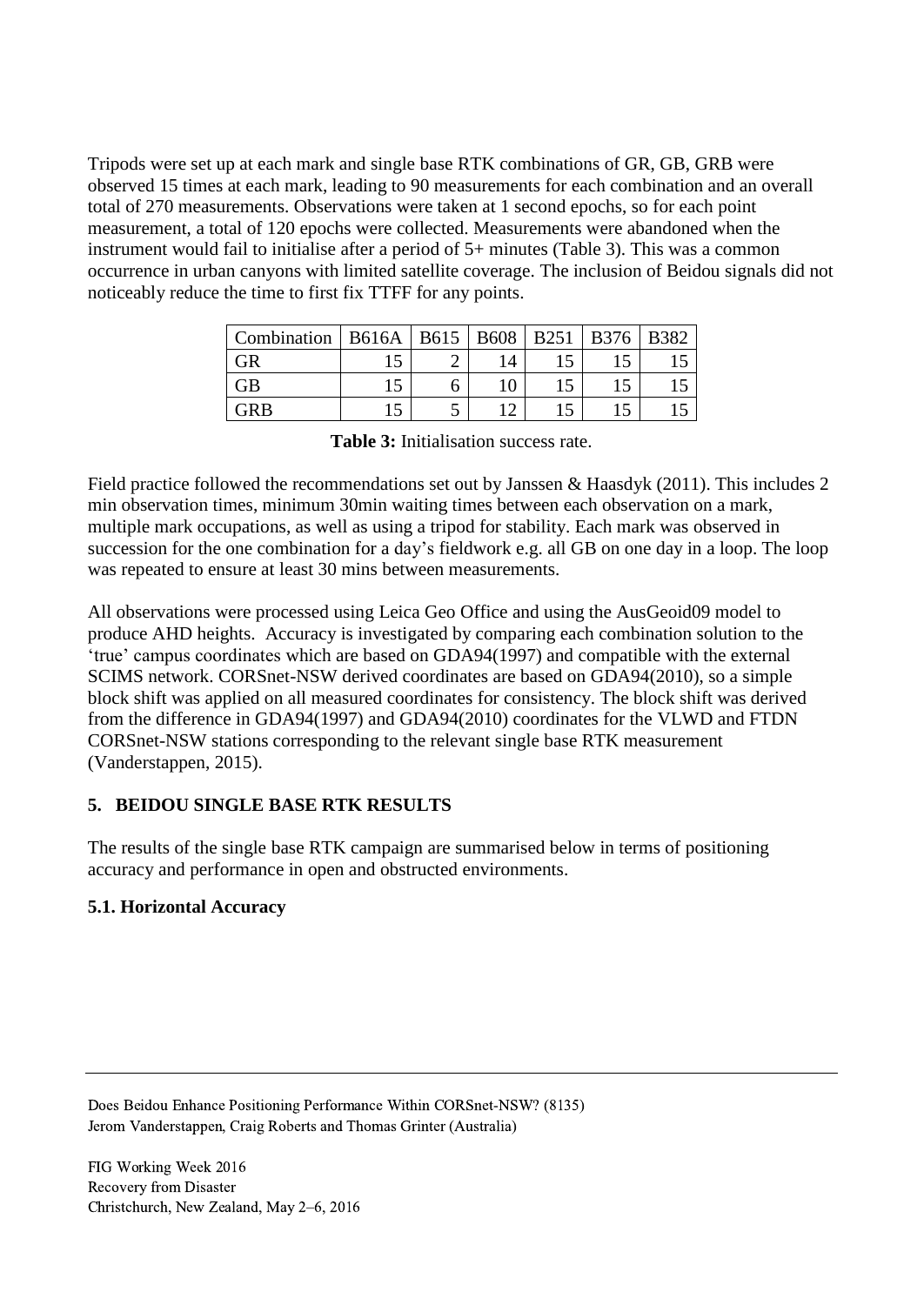

**Figure 4:** Graphical representation of single-base RTK accuracy in terms of vector difference (in metres) between 'known' coordinates and measured coordinates.

The inclusion of Beidou signals into the RTK positioning indicated the following points:

- As expected, points B251, B376 and B382 in open environments exhibit a smaller vector difference between the 'known' marks and those measured.
- The GRB solution only offers a marginal increase in accuracy across all marks despite the increased number of satellites.
- Initialisation success rates did not substantially improve in any environment.
- The Beidou geometry (GDOP) was often quite weak in comparison to GPS and GLONASS.

The addition of Beidou satellites appears to add little to the geometrical strength and therefore initialisation success rates which may be attributable to the current lack of available MEO satellites within the constellation and the difficulty in tracking the GEO/IGSO satellites in Sydney which is on the outer extremity of the Beidou satellite footprint.

# **5.2. Vertical Accuracy**

The height results for the single base RTK campaign are outlined below.

Does Beidou Enhance Positioning Performance Within CORSnet-NSW? (8135) Jerom Vanderstappen, Craig Roberts and Thomas Grinter (Australia)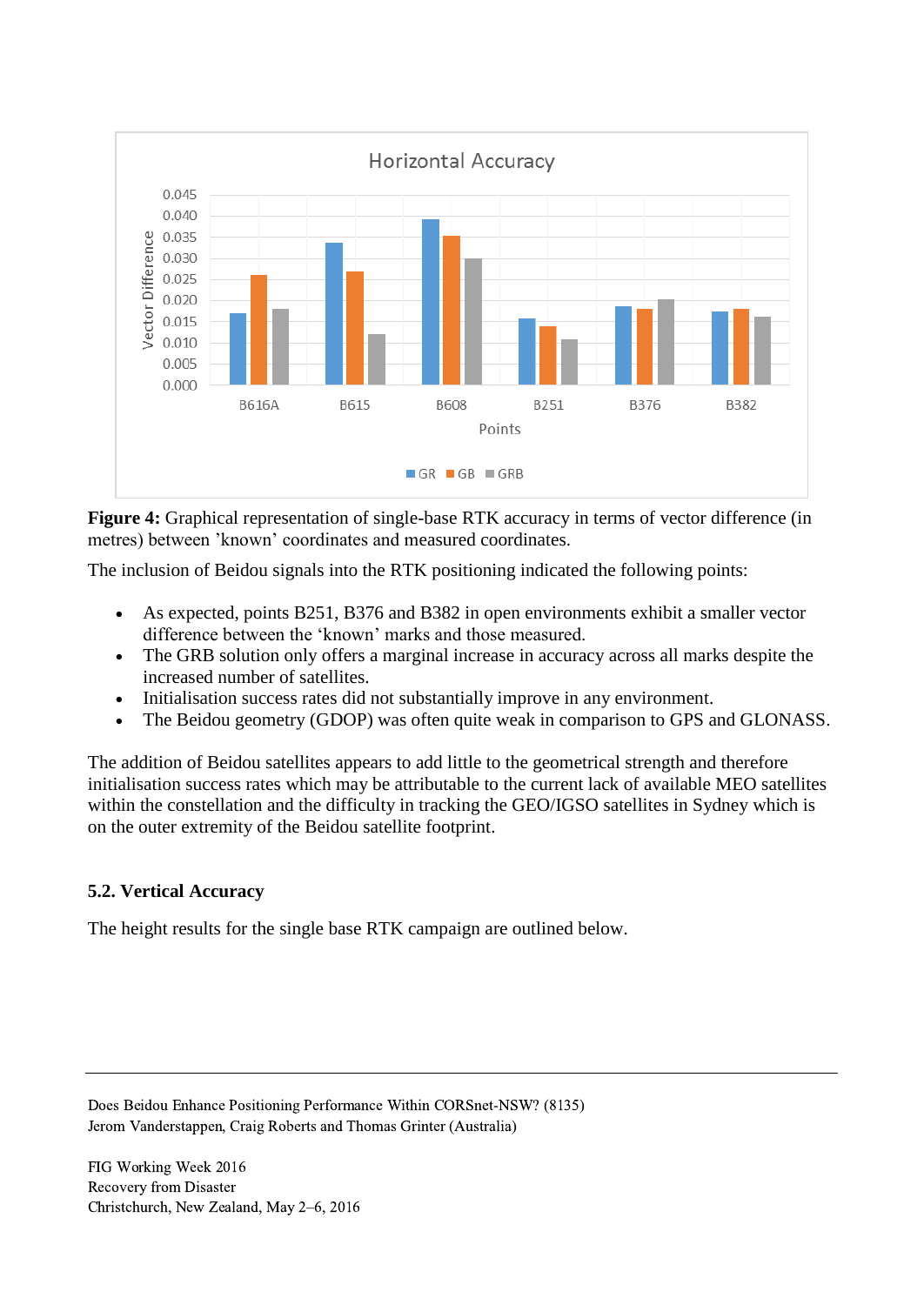

**Figure 5:** The height accuracy shown for all three GNSS combination solutions on all 6 measured marks as compared to "known" heights. It can be clearly seen that the introduction of the Beidou system causes a greater height difference especially for the open sky points B251, B376, B382.

Figure 5 shows the height difference between the known height and the three GNSS combination results. A distinct height bias can be seen for the open sites at B251, B376 and B382 when combining Beidou observations into the RTK solution. Even for the obstructed sites B616A, B615 and B608, the height results still show a 50–60 mm trend. The GPS/GLONASS results are within 20mm which is to be expected for RTK heighting. This result suggests an unaccounted systematic error present in the fieldwork methodology and subsequent processing.

It was hypothesised that the height issue could be due to either an ionosphere/troposphere bias given the long distance between the UNSW test site and Villawood CORS site (~25km), or the antenna phase centre variation (APCV) model of the Leica GS15 did not sufficiently account for Beidou signals. The configuration of the antenna settings remained unchanged between the different combinations. In order to further investigate this apparent height bias, a GNSS two-peg test was performed in an attempt to isolate any potential errors.

### **6. TWO-PEG TEST**

The two peg test involved setting up two tripods with GNSS receivers next to each other at the same height and ensuring they are perfectly level and centred (Figure 6). Measurements are then taken at the same time but in different combinations, to determine the effect different GNSS systems have on positioning performance i.e. receiver 1 measures GR whilst simultaneously receiver 2 measures GB. Once the first measurements are taken, the receivers are swapped and then another set of measurements are taken, meaning that tripod 1 and 2 both have measurements in the GR and GB combination at the same time.

Does Beidou Enhance Positioning Performance Within CORSnet-NSW? (8135) Jerom Vanderstappen, Craig Roberts and Thomas Grinter (Australia)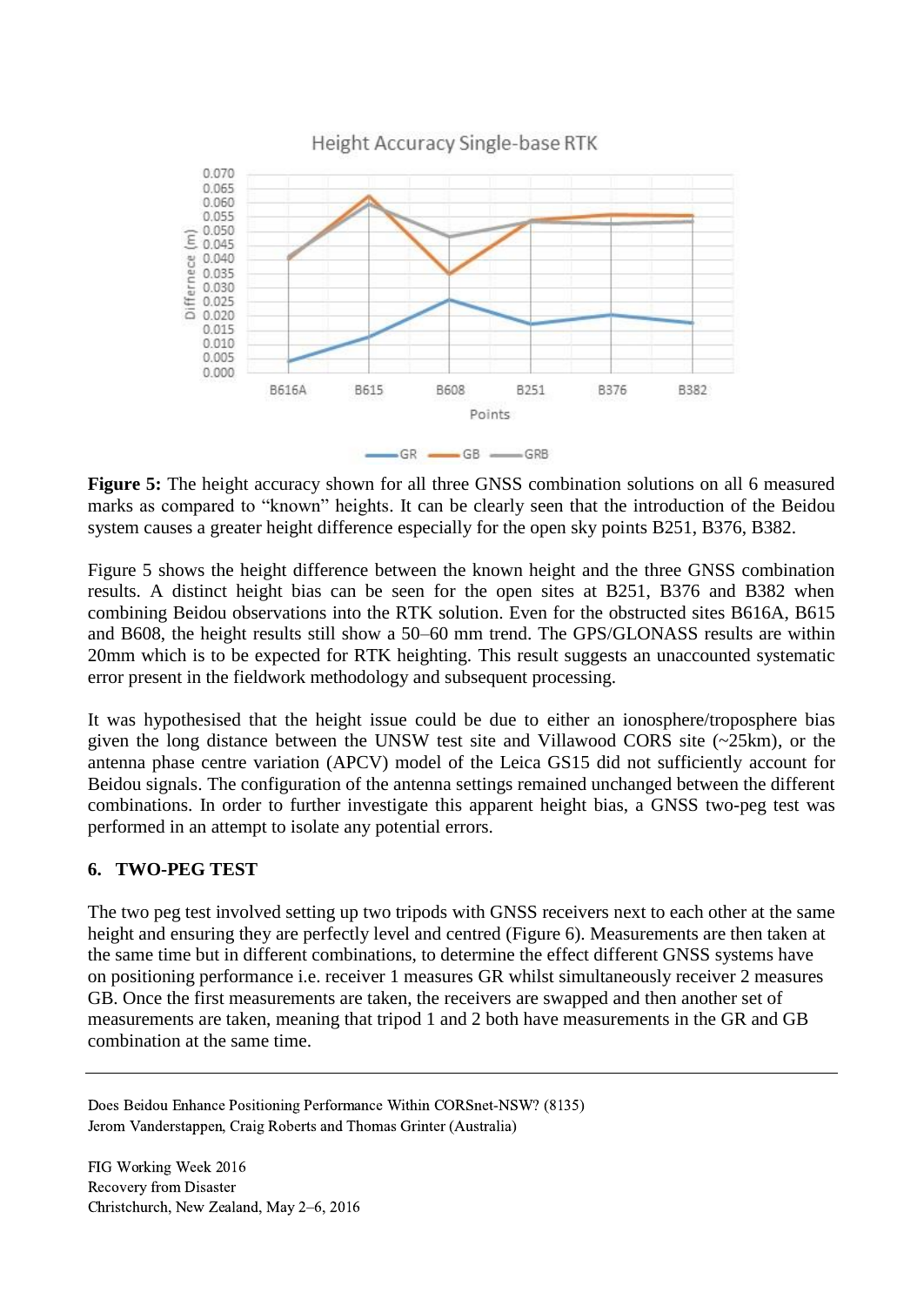

**Figure 6:** A schematic detailing the methodology required to perform a GNSS two peg test.



Difference in GNSS Two Peg Test Combinations

**Figure 7:** The relative difference between the GPS+GLONASS and GPS+ Beidou solutions for both VLWD and FTDN CORS sites. The difference shown is calculated by taking the absolute difference between the GR and GB combination i.e. diff = ABS(GR-GB). Results are shown in metres.

Does Beidou Enhance Positioning Performance Within CORSnet-NSW? (8135) Jerom Vanderstappen, Craig Roberts and Thomas Grinter (Australia)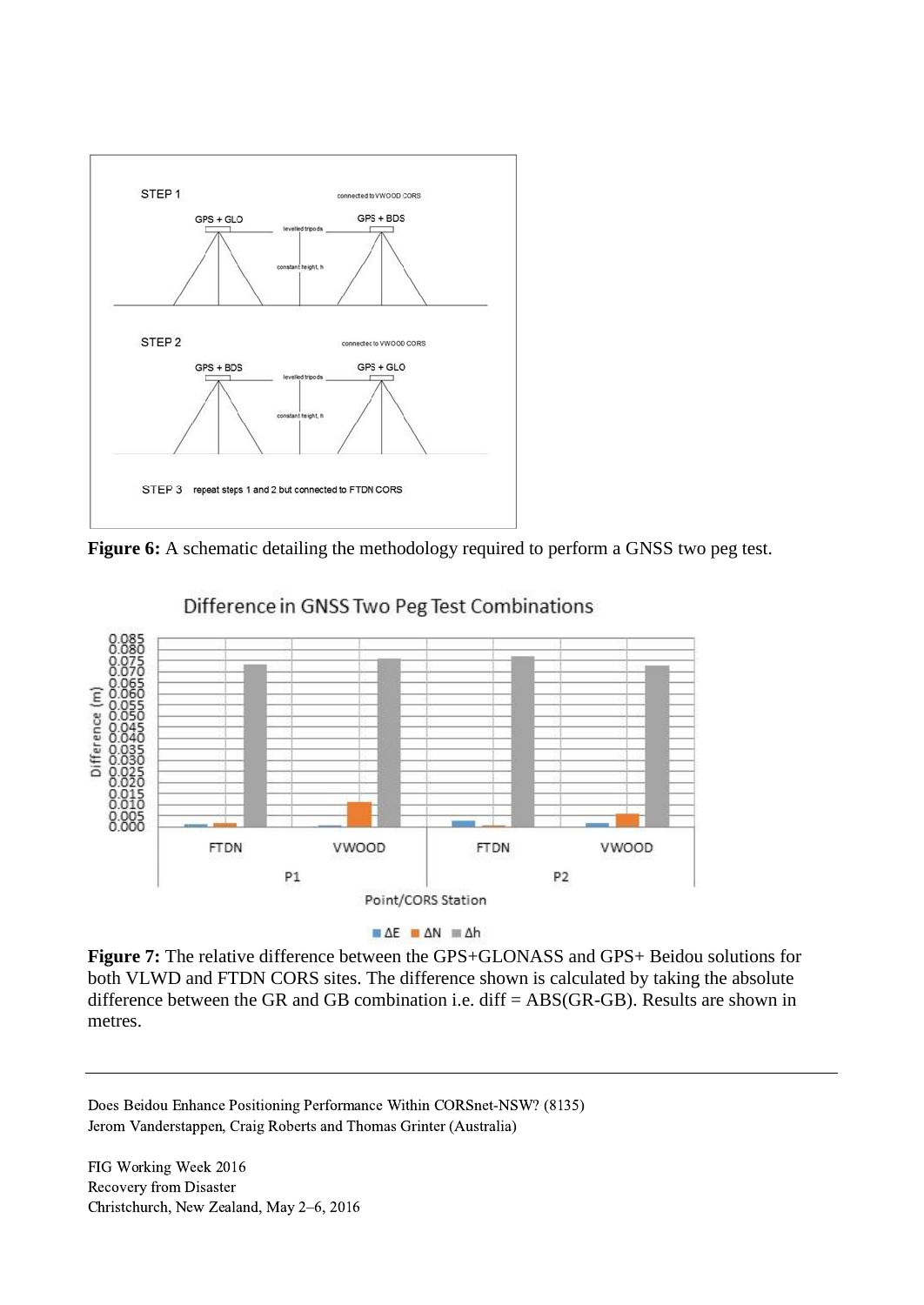By the time the two-peg test was performed, a new CORSnet-NSW station at Fort Denison (FTDN) began streaming Beidou data. As this site was only 5km from the UNSW test site, it was decided to perform the two-peg test twice using VLWD and then again using FTDN. This would isolate a height bias due to unmodelled atmospheric errors mapping into the height component. A period of 30min waiting time is taken between each set of observations. A total of four measurements on each mark for each GNSS combination and CORS station are taken.

Figure 7 demonstrates the relative difference between the two GNSS combinations using both FTDN and VLWD base stations. Whilst there is only a minor variation in horizontal components, there is a significant relative difference in height between the two combinations of over 70mm and the same magnitude for both VLWD and FTDN connections, eliminating the possibility of atmospheric biases being the source problem. It can be seen that there is more noise when using the VLWD base station which is consistent with atmospheric biases over longer baseline lengths. Therefore it is hypothesised that the height difference introduced using the Beidou system is perhaps due to unaccounted antenna phase centre variation or difficulties with the configuration of the receiver or CORSnet-NSW when switching to combine Beidou signals/streams in the solution. However it is unknown why the magnitude of the bias using the two-peg test is double that as seen in the previous single-base RTK test.

### **7. ANTENNA PHASE CENTRE VARIATION**

The electrical phase centre is the point to which all phase measurements received from GNSS signals refer. It is not possible to measure directly to this physical point. The antenna reference point (ARP) is therefore a physical reference point to which the two components of the electrical phase measurements refer namely, the phase centre offset (PCO) and the phase centre variation component (dependent on the zenith and azimuth of the incoming signal).

Organisations such as the IGS, NGS and Geo++ produce antenna phase centre variation (APCV) models for various antennas (see Figure 8). The IGS ANTEX product shows that the APCV model was produced using a robot by GEO++ in 2011 for GPS L1/ L2 signals.

LEIGS15 NONE Internal geodetic antenna, SmartTrack+, IGS ( 5) 11/03/25 -0.8 -0.5 202.1 0.0 0.0 0.1 0.1 0.1 -0.2 -0.5 -0.8 -1.0 -1.1 -1.1 -1.0 -1.0 -0.9 -0.7 -0.3 0.5 1.5 2.4 0.8 2.1 200.7 0.0 0.1 0.2 0.3 0.3 -0.1 -0.5 -0.8 -1.0 -0.9 -0.6 -0.4 -0.4 -0.5 -0.5 -0.2 0.5 1.4 1.8

**Figure 8:** Antenna Phase Centre Variation model for Leica GS15 antenna (NGS, 2016). The offset numbers refer to the ARP for this antenna (-0.8mm, -0.5mm, 202.1mm: N/ E/ UP) for GPS L1. The numbers below refer to the variable zenith dependant component. There is a corresponding set of model numbers for GPS L2.

Does Beidou Enhance Positioning Performance Within CORSnet-NSW? (8135) Jerom Vanderstappen, Craig Roberts and Thomas Grinter (Australia)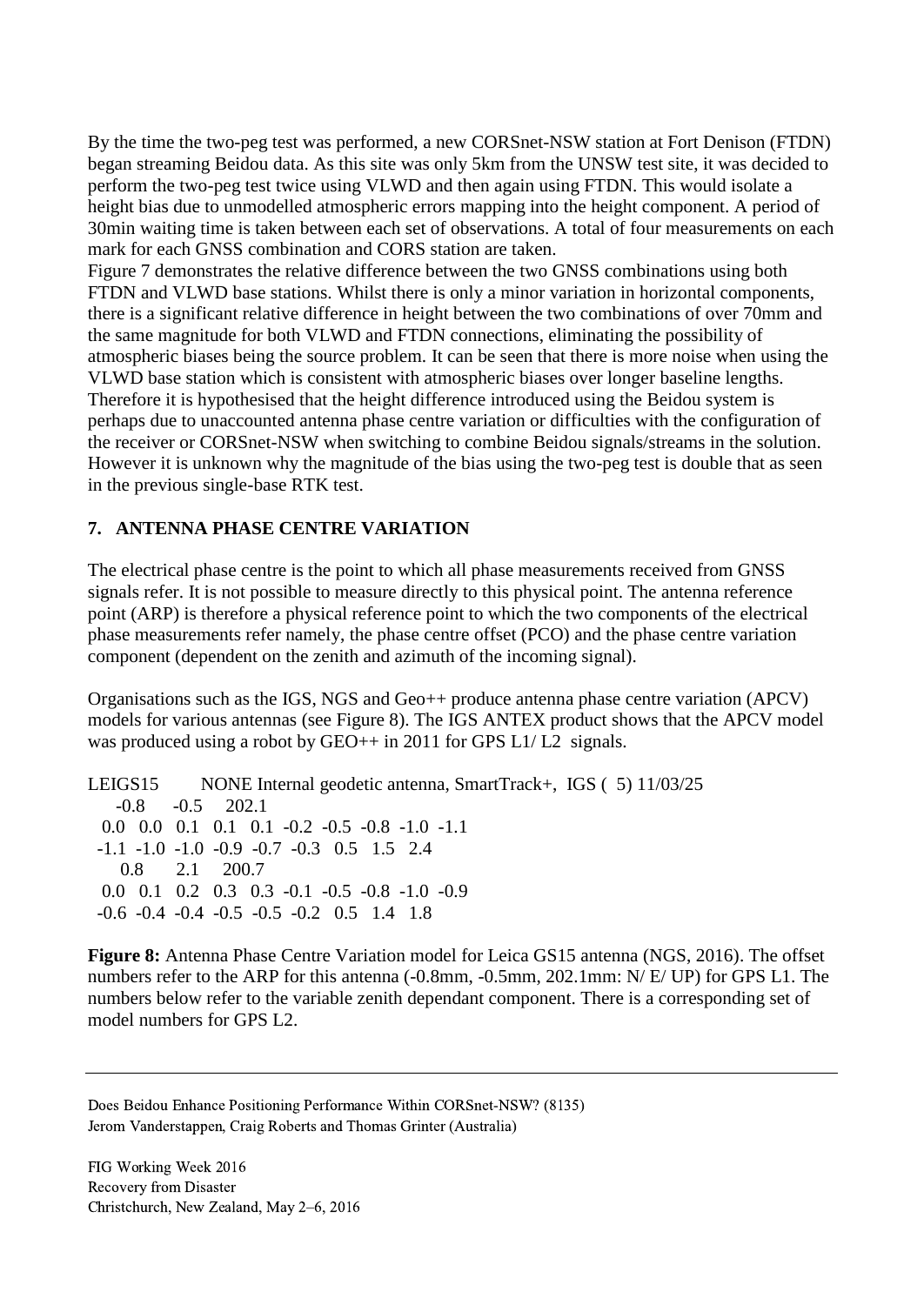Figure 8 shows the APCV model for GPS L1, L2, however this APCV model does not take account of the combined observations for GPS, GLONASS and indeed Beidou as was used in this study. Investigation of the IGS ANTEX file reveals that the LEIGS15 APCV model only considers the GPS L1/L2 signals.

Wübbena et al, (2006) detail methods to account for multi-GNSS antennas and estimate APCV models for GPS and GLONASS combined measurements. This is further complicated by the fact that current GLONASS signals are FDMA so different satellites emit slightly different frequencies. To accommodate this into the GPS/GLONASS modelling, Wübbena et al, (2006) have developed a delta PCV modelling technique under the assumption of linear PCV changes between the GPS and GLONASS frequencies. In the IGS ANTEX file, such modelling is denoted by a "delta PCV" in the header section.

For the purposes of this study, an APCV model which also considers the Beidou signals would be ideal. However as the current Beidou constellation is incomplete, a field calibration cannot be optimised across the antenna hemisphere. At present no APCV model for combined GPS/ GLONASS/ Beidou exists for the Leica GS15 antenna used in this study.

### **8. CONCLUSIONS**

As the Beidou constellation expands, especially over Australia, CORS operators such as NSW LPI are considering the impact of providing additional signal measurements for users. This project attempted to test the impact of including Beidou signals into existing GPS and GPS/GLONASS single base RTK combination solutions. Six points in open and urban canyon environments were measured 15 times.

Some conclusions drawn from this limited testing indicate that the horizontal position accuracy had a negligible improvement with the addition of Beidou signals. The Beidou constellation of GEO/IGSO satellites is concentrated on longitudes to the west of the UNSW test site and also the current MEO constellation is incomplete. Never-the-less, even with Beidou FOC only marginal improvements to horizontal positioning accuracy is anticipated. Improvements to the control segment may improve this further. Similarly, time to first fix and initialisation success rate enjoyed only negligible gains with the addition of Beidou signals.

However a major conclusion from this paper was revealed in the vertical accuracy with a height bias of over 30mm. A two-peg test was performed and confirmed a significant bias and simultaneously eliminated the potential of tropospheric/ionospheric bias mapping into the vertical component. It is postulated that the APCV models, which do not consider the addition of the Beidou signals, could be the cause of this height bias. Alternatively, the way the receiver device is configured or the method that Beidou data is streamed from CORSnet-NSW may affect how the APCV models are utilised in the solution.

Does Beidou Enhance Positioning Performance Within CORSnet-NSW? (8135) Jerom Vanderstappen, Craig Roberts and Thomas Grinter (Australia)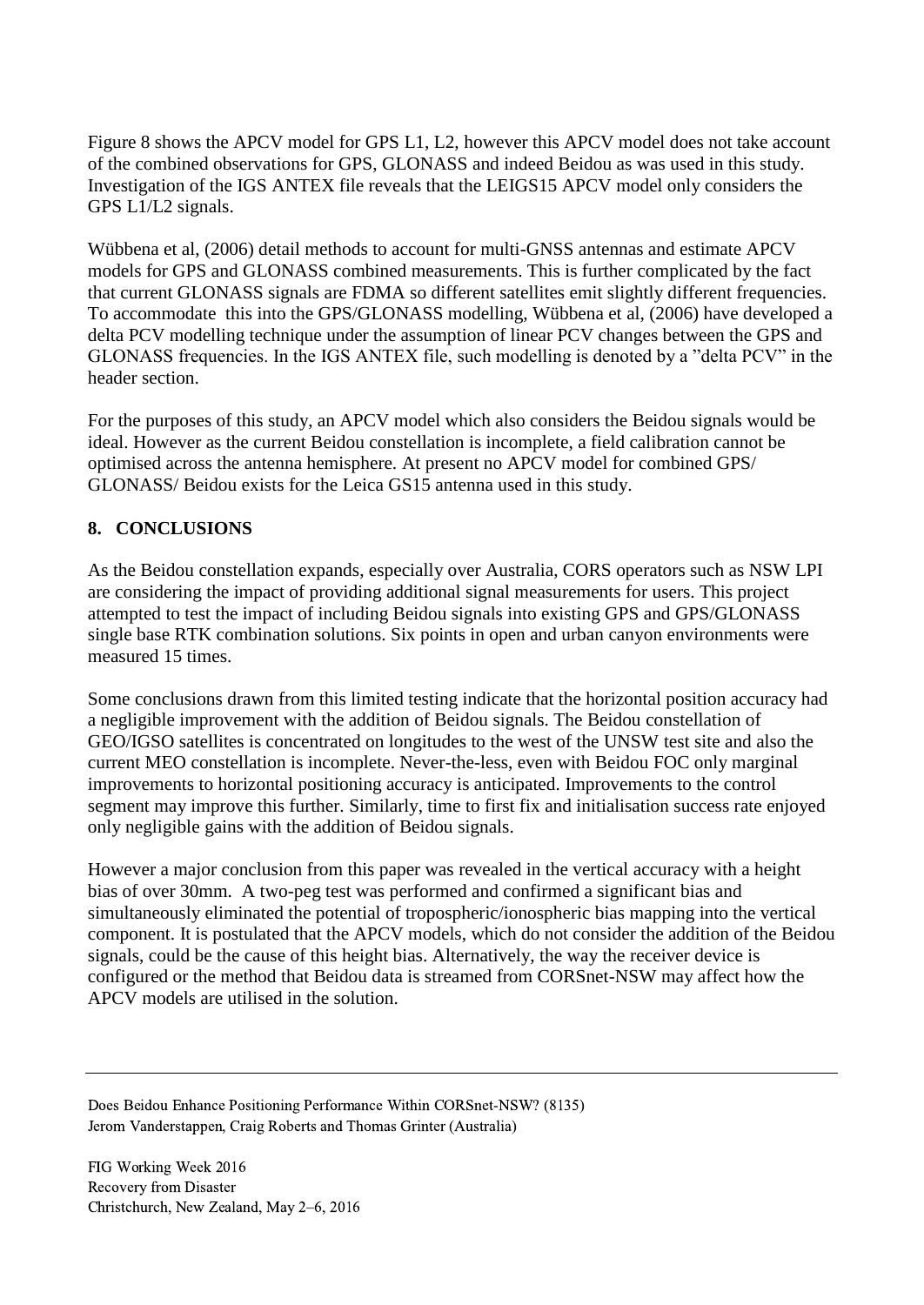In any case and important conclusion for CORS network operators and users alike is to ensure that this height bias can be identified and remedied if Beidou signals are to be offered to users in the future.

#### **9. REFERENCES**

Cao, Y.L., Hu, X.G., Wu, B., Zhou, S.S., Liu, L., Su, R.R., Chang, Z.Q., He, F., Zhou, J.H. (2012), 'The Wide Area Difference System for the Regional Satellite Navigation System of COMPASS', Science China: Physics, Mechanics and Astronomy, Vol 55 (7), July 2012, pp. 1307-1315

CSNO (2012), 'Development of Beidou Navigation Satellite System', Proceedings of 7th Meeting of International Committee of GNSS (ICG), Beijing, China, 5-9 Nov 2012.

CSNO (2013a), 'Beidou Navigation Satellite System Open Service Performance Standard', Version 1.0, China Satellite Navigation Office, Dec 2013

CSNO (2013b), 'Beidou Navigation Satellite System Signal in Space Interface Control Document – Open Service Signal', Version 2.0, China Satellite Navigation Office, Dec 2013

CSNO (2013c), 'Beidou Navigation Satellite System Signal in Space Interface Control Document – Open Service Signal B1I', Version 1.0, China Satellite Navigation Office, Dec 2012

Gao, X., Chen, A., Lo, S., De Lorenzo, D. and Enge, P. (2007). Compass-M1 broadcast codes and their application to acquisition and tracking, Proceedings of the ION National Technical Meeting (NTM), San Diego, CA, 2007

GPSworld (2015), 'GPSworld - The Alamanac', [online] <http://gpsworld.com/the-almanac/> (accessed October 2015)

Grelier, T., Ghion, A., Dantepal, J., Ries, L., DeLatour, A., Issler, J-L., Avila-Rodriguez, JA., Wallner, S., Hein, GW. (2007), 'Compass Signal Structure and First Measurements', ION-GNSS-2007, Fort Worth, TX, September 2007, pp 3015–3024

Grinter, T. (2008) A comparison of the performance between single and dual constellation continuously operating receiver systems, Undergraduate thesis, University of Newcastle.

Janssen, V., Haasdyk J., McElroy, S., Kinlyside, D. (2011), 'CORSnet-NSW: Improving Positioning Infrastructure for New South Wales', proc. of SSSI Biennial Conference (SSC2011), Wellington, New Zealand, 21-25 Nov 2011, pp 395-409

Janssen, V. (2014), CORSnet-NSW Reaches 150 CORS Milestone', Azimuth, 53(8), September 2014, pp. 26-27 & 31

Does Beidou Enhance Positioning Performance Within CORSnet-NSW? (8135) Jerom Vanderstappen, Craig Roberts and Thomas Grinter (Australia)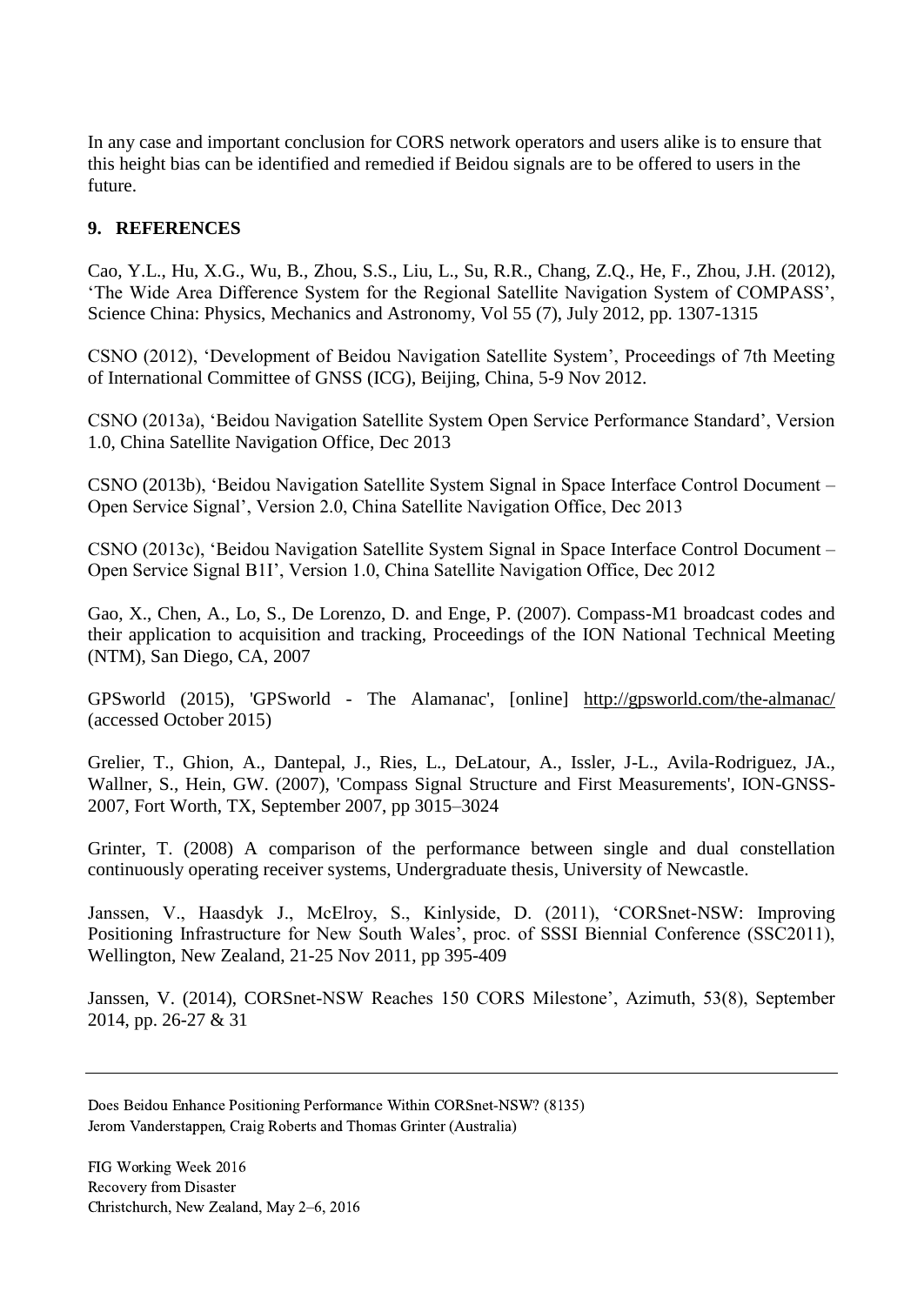Janssen, V., Haasdyk, J. (2011), 'Assessment of Network RTK Performance using CORSnet-NSW', proceedings of IGNSS Symposium 2011 (IGNSS2011), Sydney, Australia, 15-17 Nov 2011, 18pp

Lu, X., Lu, J., Wang, ,X., Bai, Y., Han, T. (2012), 'Interoperability Feasibility Analysis Between Beidou and GPS', in proceedings China Satellite Navigation Conference (CSNC) 2012, Vol 160, Springer-Verlag Heidelberg, 2012

Montenbruck, O., Hauschild, A., Steigenberger, P., Hugentobler, U., Riley, S. (2012), 'A COMPASS for Asia: First Experience with the Beidou-2 Regional Navigation System', IGS Workshop 2012, Olsztyn, Poland, 23 – 27 July 2012

Montenbruck, O., Hauschild, A., Steigenberger P., Hugentobler U., Teunissen, P., Nakamura, S. (2013), 'Initial Assessment of the Compass/Beidou-2 Regional Navigation Satellite System', GPS Solutions, 2013, Vol.17(2), pp.211-222

National Geodetic Survey (2016) [www.ngs.noaa.gov/ANTCAL/LoadFile?file=LEIGS15\\_NONE.003](http://www.ngs.noaa.gov/ANTCAL/LoadFile?file=LEIGS15_NONE.003) (accessed 11 Jan 2016)

Navipedia (2015) [http://www.navipedia.net/index.php/File:Galileo\\_Signals\\_in\\_Space.png](http://www.navipedia.net/index.php/File:Galileo_Signals_in_Space.png) (accessed 18 Dec 2015)

NearMap (2015)<http://au.nearmap.com/> (accessed 18 December 2015)

Odolinski, R., Teunissen, P.J.G., Odijk, D. (2014), 'First Combined COMPASS/BeiDou-2 and GPS Positioning Results in Australia. Part II: Single- and Multiple-frequency Singe-baseline RTK Positioning', *Journal of Spatial Science*, Vol 59(1), 2014, pp. 25-46

Odolinski, R., Teunissen, P.J.G., Odijk, D. (2015), 'Combined GPS + BDS for Short to Long Baseline RTK Positioning', Measurement of Science and Technology, Vol 26(4), 2015, 16pp.

Roberts, C., McElroy, S., Kinlyside, D., Yan, T., Jones, G., Allison, S., Hendro, F. and Hoffman, S. (2007) Centimetres Across Sydney: First Results from the Sydnet CORS Network, Proceedings of SSC 2007 Spatial Sciences Revolution: The national Biennial Conference of the Spatial Sciences Institute, Hobart, May 2007.

Spaceflight Now (2015), 'Spaceflight Now - Launch Log', [online] <http://www.spaceflightnow.com/tracking/launchlog.html> (accessed October 2015)

Vanderstappen, J. (2015) BeiDou Performance within a Multi-GNSS CORSnet-NSW, UNSW Undergraduate Honours Thesis.

Does Beidou Enhance Positioning Performance Within CORSnet-NSW? (8135) Jerom Vanderstappen, Craig Roberts and Thomas Grinter (Australia)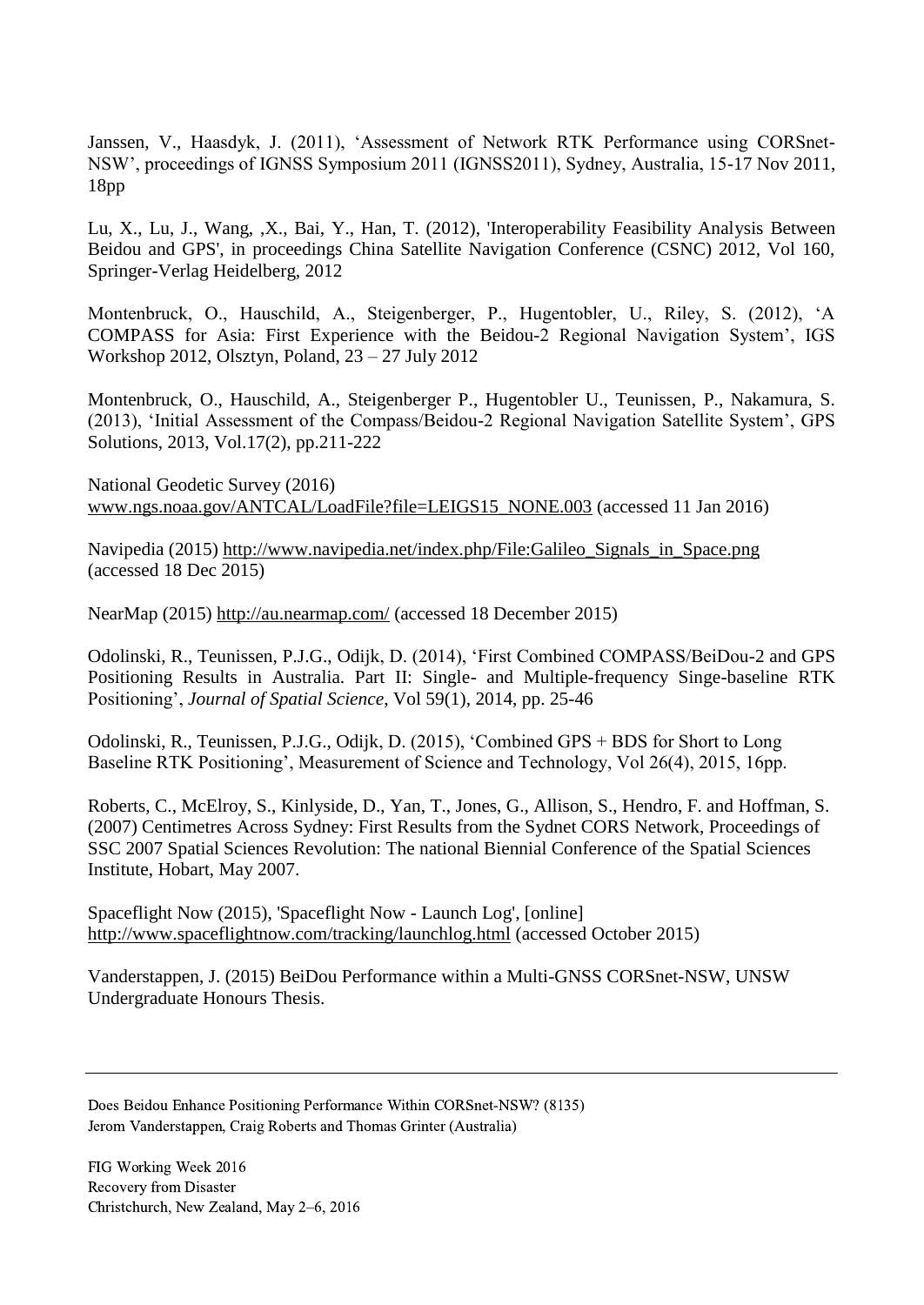Wübbena, G., Schmitz, M., Boettcher, G., Schumann, C. (2006) Absolute GNSS antenna calibration with a robot: repeatability of phase variations, calibration of GLONASS and determination of carrier-to-noise pattern. In: Springer T, Gendt G, Dow J (eds) Proceedings of the IGS 2006 Workshop, Darmstadt

Zhao, S.S., Cao, Y.L., Hu, X.G., Chen, J., Wu, B., Gong, X., Tang, C. (2015), 'Positioning with Beidou Navigation Satellite System', Proc. of ION Conference: Pacific PNT, Honolulu, Hawaii, April 20-23, 2015

Zhou, S.S., Cao, Y.L., Zhou, J.H., Hu, X.G., Tang, G.P., Liu, L., Guo, R., He, F., Chen, J.P., Wu, B. (2012a), 'Positioning Accuracy Assessment for the 4GEO/5IGSO/2MEO Constellation of COMPASS', Science China: Physics, Mechanics and Astronomy, Vol.55 (12), Dec 2012, pp. 2290- 2299

### **BIOGRAPHICAL NOTES**

Craig Roberts is a Senior Lecturer majoring in Surveying/ GPS/ Geodesy in the Surveying and Geospatial Engineering group at the School of Civil and Environmental Engineering, University of New South Wales, Sydney, Australia. He graduated from the South Australian Institute of Technology with a Bachelor of Surveying in 1988. He began his career as a private surveyor in Adelaide and has since worked as a Geodetic Engineer at UNAVCO, USA involved with GPS for geodynamic studies in Nepal, Ethiopia, Argentina and Indonesia. He worked as a scientific assistant at the GeoForschungsZentrum, Germany where his main focus was orbit determination and prediction for a number of geodetic research satellites. He completed his PhD thesis on volcano monitoring using low-cost GPS networks in March 2002. He has lectured at RMIT University in Melbourne for two years. His current research interests involve implications of datum modernisation and leveraging CORS infrastructure for practical application to surveying and geospatial information as well as a growing interest in the use of UAVs.

Does Beidou Enhance Positioning Performance Within CORSnet-NSW? (8135) Jerom Vanderstappen, Craig Roberts and Thomas Grinter (Australia)